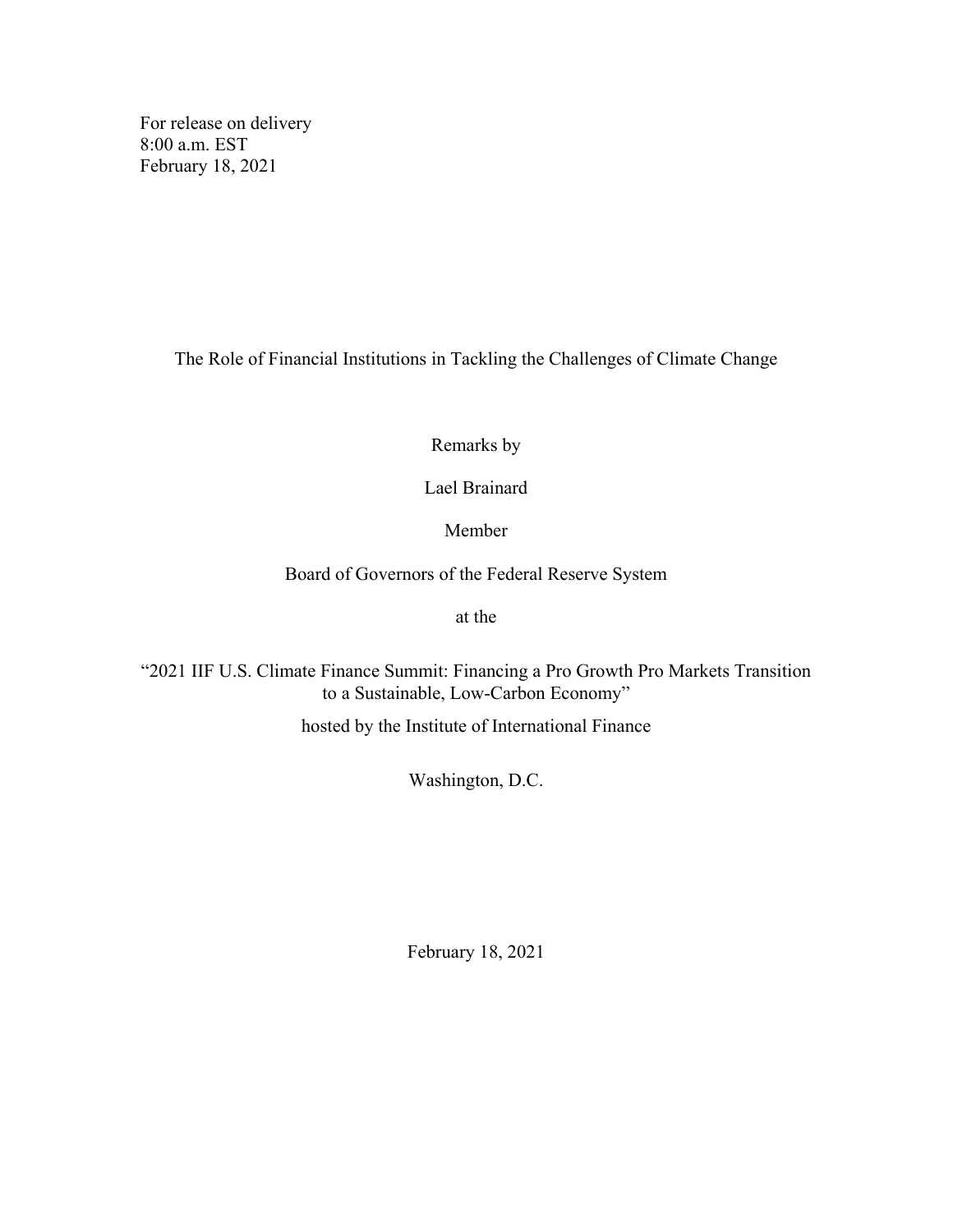I want to thank the Institute of International Finance for inviting me to join this discussion. Let me start by noting that these are my own views and do not necessarily reflect those of the Federal Reserve Board or the Federal Open Market Committee.<sup>[1](#page-1-0)</sup>

Climate change is already imposing substantial economic costs and is projected to have a profound effect on the economy at home and abroad.<sup>[2](#page-1-1)</sup> Future financial and economic impacts will depend on the frequency and severity of climate-related events and on the nature and the speed at which countries around the world transition to a greener economy.<sup>[3](#page-1-2)</sup>

Climate change and the transition to a low-carbon economy create both risks and opportunities for the financial sector. Financial institutions that do not put in place frameworks to measure, monitor, and manage climate-related risks could face outsized losses on climate-sensitive assets caused by environmental shifts, by a disorderly transition to a low-carbon economy, or by a combination of both. Conversely, robust risk management, scenario analysis, and forward planning can help ensure financial institutions are resilient to climate-related risks and well-positioned to support the transition to a more sustainable economy.

<span id="page-1-2"></span><sup>3</sup> Intergovernmental Panel on Climate Change (IPCC), "Summary for Policymakers" in: *Global Warming of 1.5°C: An IPCC Special Report*, V. Masson-Delmotte, P. Zhai, H.O. Pörtner, D. Roberts, J. Skea, P.R. Shukla, A. Pirani, W. Moufouma-Okia, C. Péan, R. Pidcock, S. Connors, J.B.R. Matthews, Y. Chen, X. Zhou, M.I. Gomis, E. Lonnoy, T. Maycock, M. Tignor, T. Waterfield (eds.), 2018, [https://www.ipcc.ch/2018/10/08/summary-for-policymakers-of-ipcc-special-report-on-global-warming-of-](https://www.ipcc.ch/2018/10/08/summary-for-policymakers-of-ipcc-special-report-on-global-warming-of-1-5c-approved-by-governments/)[1-5c-approved-by-governments/;](https://www.ipcc.ch/2018/10/08/summary-for-policymakers-of-ipcc-special-report-on-global-warming-of-1-5c-approved-by-governments/) on the impacts of global warming of 1.5°C above pre-industrial levels and related global greenhouse gas emission pathways, in the context of strengthening the global response to the

threat of climate change, sustainable development, and efforts to eradicate poverty.

<span id="page-1-0"></span> $1$  I am grateful to Morgan Lewis and Kevin Stiroh of the Federal Reserve for their assistance in preparing this text.

<span id="page-1-1"></span><sup>2</sup> U.S. Global Change Research Program, *Impacts, Risks, and Adaptation in the United States: Fourth National Climate Assessment, Volume II*, D.R. Reidmiller, C.W. Avery, D.R. Easterling, K.E. Kunkel, K.L.M. Lewis, T.K. Maycock, and B.C. Stewart (eds.) (Washington: USGCRP, 2018), [https://nca2018.globalchange.gov/.](https://nca2018.globalchange.gov/)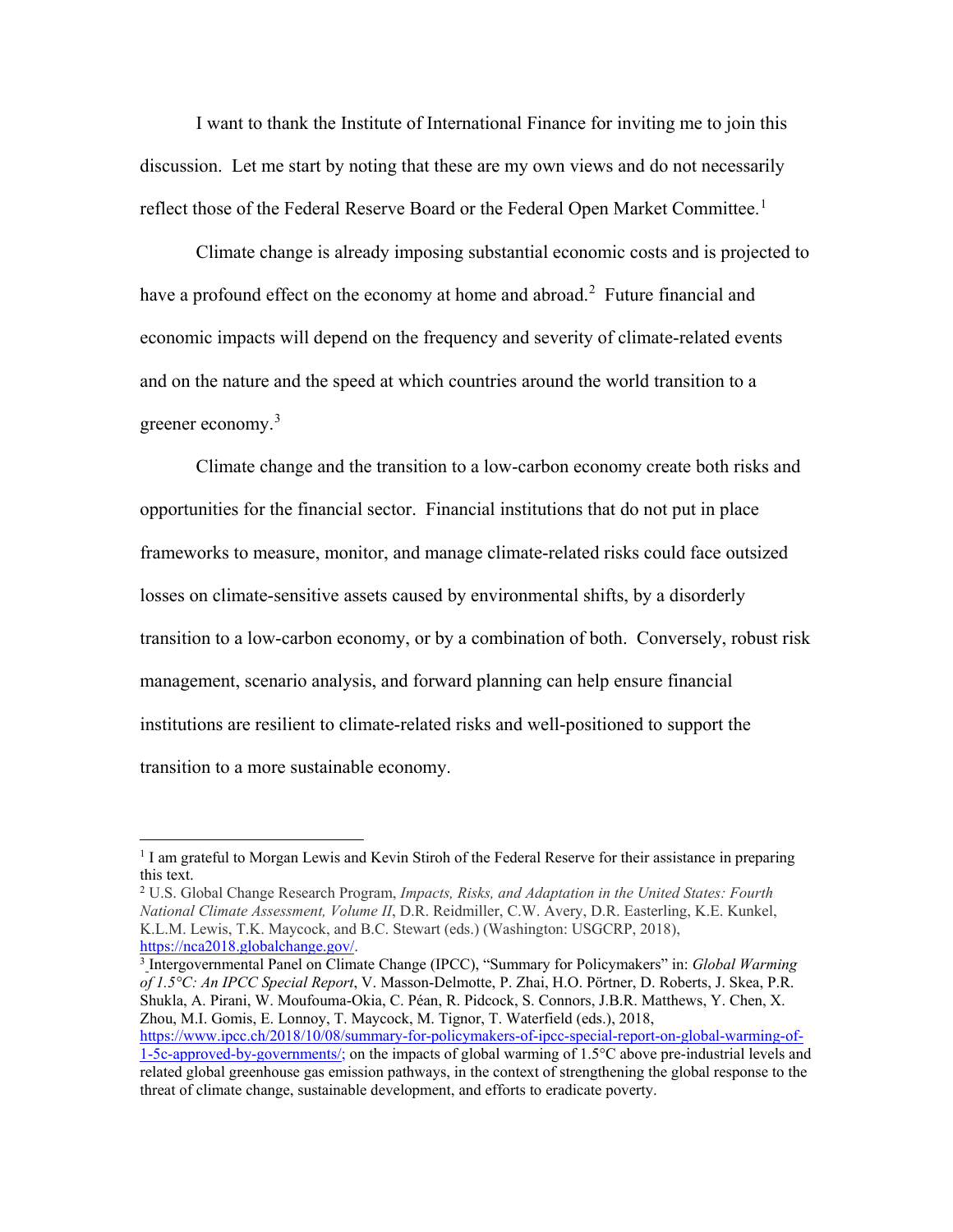### **Making Progress on Climate Change**

The economic consequences of climate change are already in evidence. There is growing evidence that extreme weather events related to climate change are on the rise— droughts, wildfires, hurricanes, and heat waves are all becoming more common.<sup>[4](#page-2-0)</sup> Natural disasters are a major source of losses to households and businesses; one study finds that natural disasters have resulted in more than \$5.2 trillion in losses globally since 1980, more than 70 percent of which was not insured. [5](#page-2-1) Extreme weather events have been shown to disrupt corporate supply chains and impact corporate profitability.<sup>[6](#page-2-2)</sup> Chronic flooding and sea level rise negatively impact property values.<sup>[7](#page-2-3)</sup> These events are expected to increase in frequency and severity over time, which could impact borrower creditworthiness or collateral values.

With climate-related risks on the rise, governments, regulators, corporations, and investors are mobilizing to accelerate the transition to a greener economy, including through ambitious targets for reducing greenhouse gas emissions. Unanticipated or abrupt shifts in policy, technology, or investor sentiment have the potential to produce abrupt repricing events that could result in losses on financial institution balance sheets.

<span id="page-2-0"></span> <sup>4</sup> See World Meteorological Organization (WMO) Task Team, *Global Warming and Hurricanes: An Overview of Current Research Results* (Princeton: Geophysical Fluid Dynamics Laboratory, 2020), [https://www.gfdl.noaa.gov/global-warming-and-hurricanes/;](https://www.gfdl.noaa.gov/global-warming-and-hurricanes/) and The Intergovernmental Panel on Climate Change, *Managing the Risks of Extreme Events and Disasters to Advance Climate Change Adaptation* (Geneva: IPCC, 2012), 44–8[, https://www.ipcc.ch/report/managing-the-risks-of-extreme-events-and](https://www.ipcc.ch/report/managing-the-risks-of-extreme-events-and-disasters-to-advance-climate-change-adaptation/changes-in-climate-extremes-and-their-impacts-on-the-natural-physical-environment/)[disasters-to-advance-climate-change-adaptation/changes-in-climate-extremes-and-their-impacts-on-the](https://www.ipcc.ch/report/managing-the-risks-of-extreme-events-and-disasters-to-advance-climate-change-adaptation/changes-in-climate-extremes-and-their-impacts-on-the-natural-physical-environment/)[natural-physical-environment/.](https://www.ipcc.ch/report/managing-the-risks-of-extreme-events-and-disasters-to-advance-climate-change-adaptation/changes-in-climate-extremes-and-their-impacts-on-the-natural-physical-environment/)

<span id="page-2-1"></span><sup>&</sup>lt;sup>5</sup> Munich Re, "Risks Posed by Natural Disasters," 2020,  $\frac{https://www.munichre.com/en/risks/natural-disasters-losses-are-trending-upwards.html#-1624621007.$ 

<span id="page-2-3"></span><span id="page-2-2"></span> $6$  See, for example, Jean-Noel Barrot and Julien Sauvagnat, "Input Specificity and the Propagation of Idiosyncratic Shocks in Production Networks," *The Quarterly Journal of Economics* 131 (3): 1,543–92. 7 Also Francesc Ortega and Süleyman Taspinar, "Rising Sea Levels and Sinking Property Values: The Effects of Hurricane Sandy on New York's Housing Market." *Journal of Urban Economics,* 2018, 106: 81–100.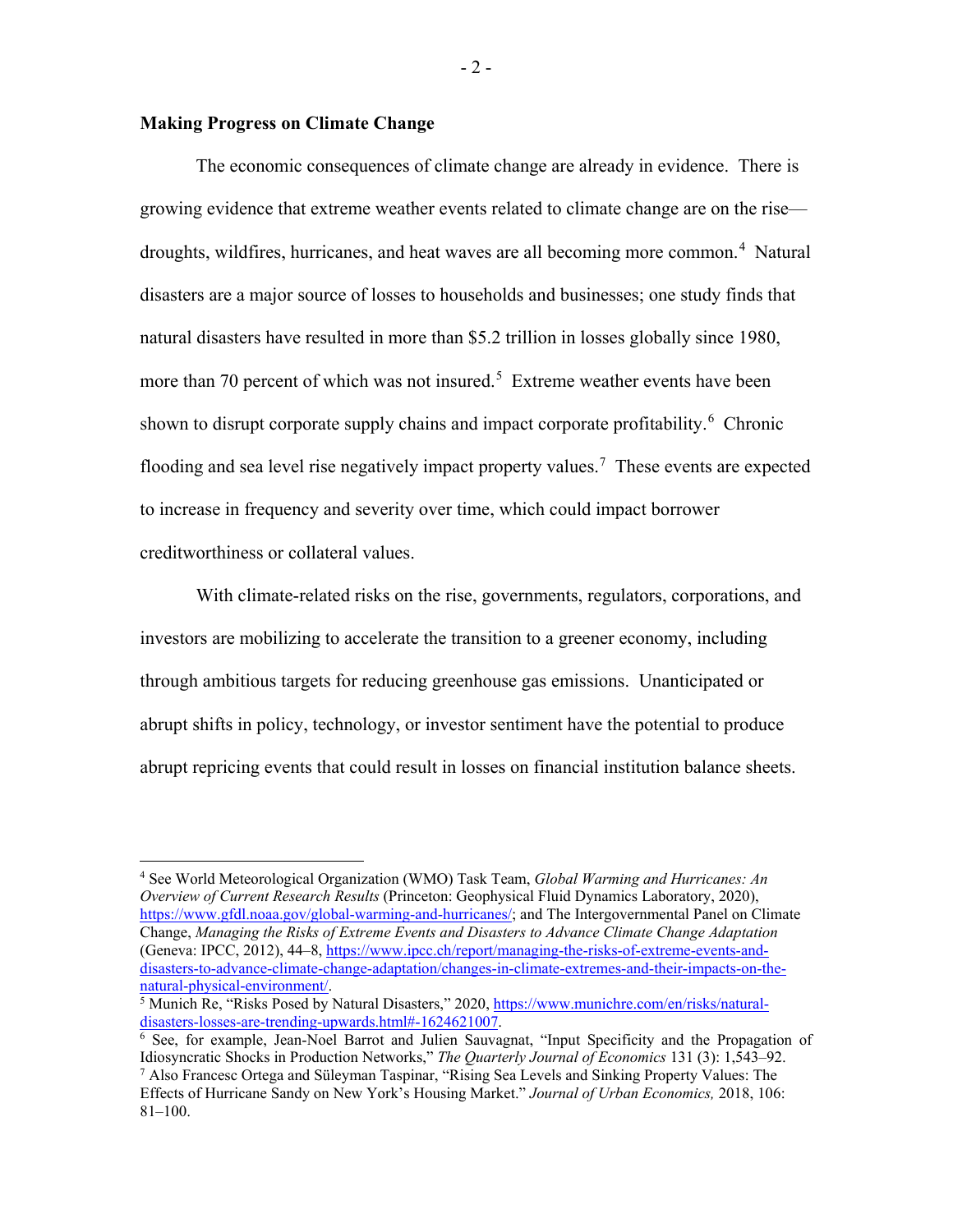Over a longer horizon, such shifts could also have implications for their business strategies.

Climate change can affect the financial system through both of these channels. "Physical risks" refer to damages caused by an increase in the frequency or severity of weather events or other climate shifts. "Transition risks" arise from changes in policy, technology, or consumer behavior that lead to a lower-carbon economy. These physical and transition risks could materialize as traditional financial risks to supervised institutions, including through increased credit, market, operational, reputational, and liquidity risk.

We are already seeing financial institutions responding to climate-related risks by encouraging borrowers to adapt to and manage the risks associated with a changing climate, responding to investors' demands for climate-friendly portfolios, and funding critical private-sector initiatives to move toward more climate-friendly business models.<sup>[8](#page-3-0)</sup> As noted by members of our Federal Advisory Council, "[t]here has been increasing awareness among financial institutions of the need to define and develop risk management frameworks that incorporate these [climate-related financial] risks into strategic decision making on multiple levels, including investment approaches and the long-term structuring of portfolios."<sup>[9](#page-3-1)</sup>

Supervisors have a responsibility to ensure that financial institutions are resilient to all material risks—including those related to climate change—both currently and into

- 3 -

<span id="page-3-0"></span><sup>&</sup>lt;sup>8</sup> See, for example, COP26 Private Finance Hub, ["Building a Private Financial System for Net Zero,](https://ukcop26.org/wp-content/uploads/2020/11/COP26-Private-Finance-Hub-Strategy_Nov-2020v4.1.pdf)" 2020. Also, Taskforce on Scaling Voluntary Carbon Markets, "Final Report," January 2021, [https://www.iif.com/Portals/1/Files/TSVCM\\_Report.pdf;](https://www.iif.com/Portals/1/Files/TSVCM_Report.pdf) Climate Policy Initiative, "Global Landscape of Climate Finance 2019," November 7, 2019, [https://www.climatepolicyinitiative.org/publication/global](https://www.climatepolicyinitiative.org/publication/global-landscape-of-climate-finance-2019/)[landscape-of-climate-finance-2019/.](https://www.climatepolicyinitiative.org/publication/global-landscape-of-climate-finance-2019/)

<span id="page-3-1"></span><sup>&</sup>lt;sup>9</sup> Federal Advisory Council (FAC) Record of Meeting, (February 4, 2021), [https://www.federalreserve.gov/aboutthefed/files/fac-20210204.pdf.](https://www.federalreserve.gov/aboutthefed/files/fac-20210204.pdf)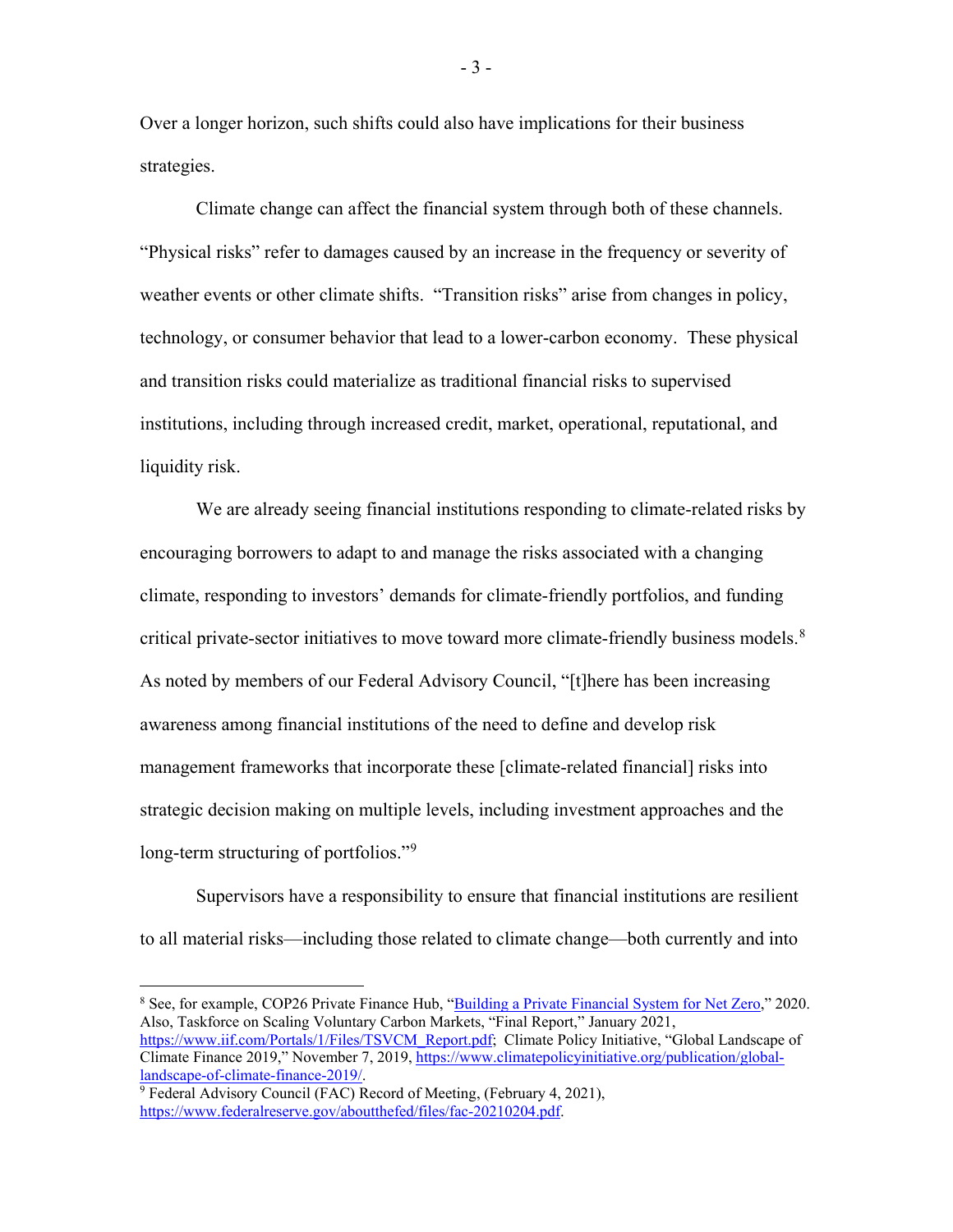the future. It is essential that financial institutions—and the financial sector as a whole are resilient to and prepared for the challenges of climate change. A recent survey of central banks found a large majority view it as appropriate "to act within their existing mandate to mitigate climate-related financial risks" that "could potentially impact the safety and soundness of individual financial institutions and could pose potential financial stability concerns for the financial system."[10](#page-4-0)

Addressing climate-related risks and opportunities, however, will not be easy. It will require a sustained commitment—both from financial institutions and their regulators—to invest in expertise, modeling, and data, and a willingness to learn and improve over time. Climate change presents a number of complex conceptual and practical challenges that must be considered as we work together to develop a framework to ensure financial institutions are resilient to climate-related risks.

Despite the challenges, it will be critical to make progress, even if initially imperfect, in order to ensure that financial institutions are resilient to climate-related financial risks and well-positioned for the opportunities associated with the transition to a more sustainable economy. I will touch on a few of the conceptual challenges that will need to be addressed as we consider the implications of climate change for our mandated responsibilities and determine how best to incorporate climate-related risks into our supervisory framework.

<span id="page-4-0"></span> <sup>10</sup> Basel Committee on Banking Supervision, *Climate-Related Financial Risks: A Survey on Current Initiatives*, April 2020[, https://www.bis.org/bcbs/publ/d502.pdf.](https://www.bis.org/bcbs/publ/d502.pdf)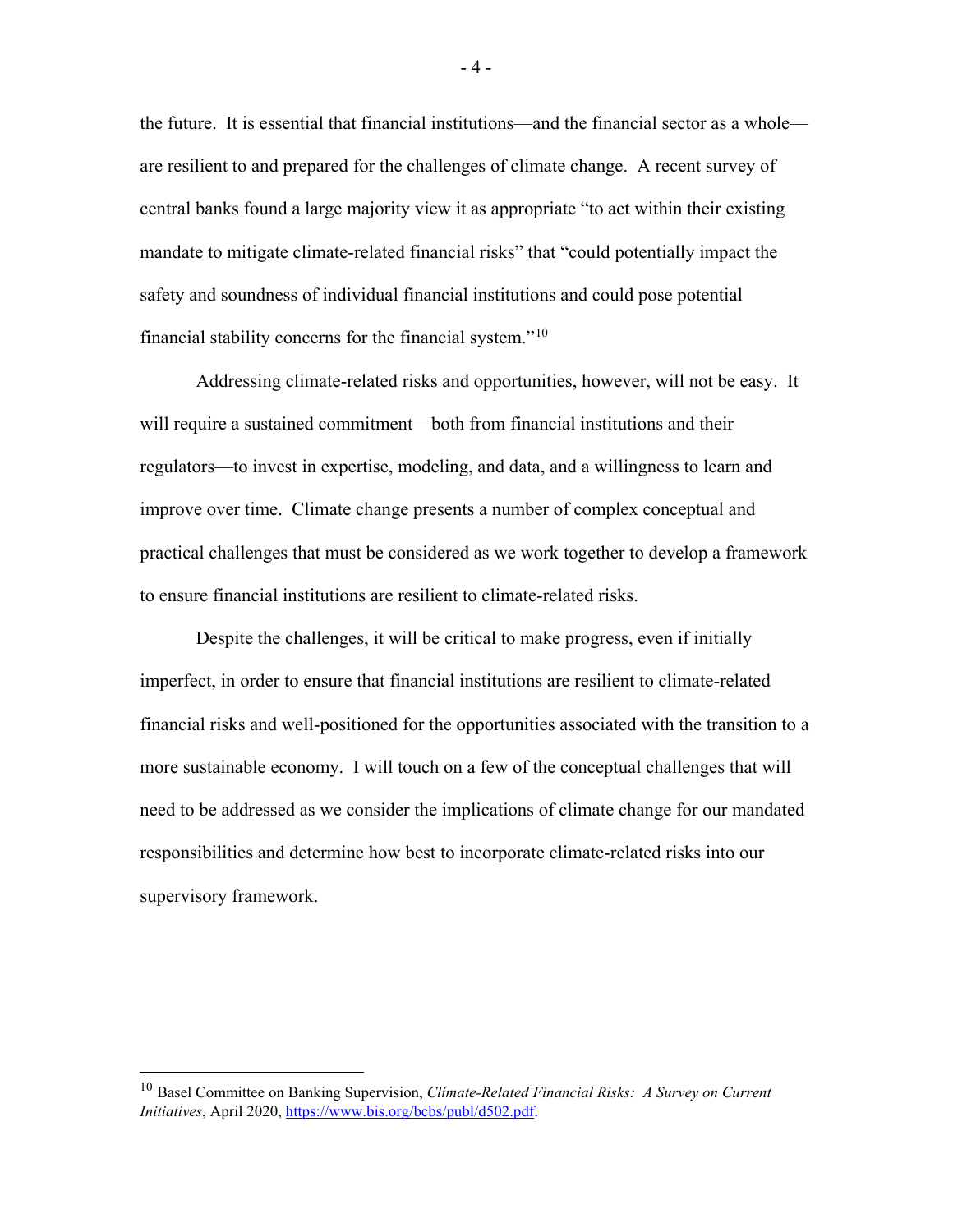# **Uncertainty, Data, and Disclosure**

While the scientific evidence for climate change is unequivocal, estimates of the magnitude of climate-related financial risks are highly uncertain.<sup>[11](#page-5-0)</sup> This uncertainty stems from a number of factors. Predicting the timing and magnitude of physical risk drivers such as hurricanes, wildfires, or droughts is inherently complex. The predicted path of climate change may be nonlinear and may include tipping points or critical thresholds that, when exceeded, can lead to a significant change in the state of the climate system.<sup>12</sup> There is also transition-related uncertainty associated with policy developments, technological change, and shifts in behavior and preferences. Moreover, the economic and financial market impacts of climate-related risks vary across geographies, sectors, and jurisdictions and depend importantly on the existence of feedback loops. Finally, the long time horizon associated with climate change, the lack of historical data, the potential for sudden shifts in asset valuations, and the paucity of information on the climate-sensitivity of exposures complicate the translation of climaterelated risks into measures of credit, market, liquidity, reputational, and operational risks. [13](#page-5-2)

Improved data, disclosures, and modelling techniques will be crucial to reducing uncertainty around the potential magnitude of risks related to climate change. Financial institutions are collecting data and experimenting with scenario analysis and other

- 5 -

<span id="page-5-0"></span> <sup>11</sup> USGCRP, "Climate Science Special Report: Fourth National Climate Report," U.S. Global Change Research Program.

<span id="page-5-1"></span><sup>12</sup> IPCC, *Impacts of 1.5⁰C Global Warming on Natural and Human Systems,* 2018, pp. 262.

<span id="page-5-2"></span><sup>&</sup>lt;sup>13</sup> Glenn D. Rudebusch, "Climate Change Is a Source of Financial Risk," Federal Reserve Bank of San Francisco Economic Letter, February 8, 2021, [https://www.frbsf.org/economic](https://www.frbsf.org/economic-research/publications/economic-letter/2021/february/climate-change-is-source-of-financial-risk/)[research/publications/economic-letter/2021/february/climate-change-is-source-of-financial-risk/.](https://www.frbsf.org/economic-research/publications/economic-letter/2021/february/climate-change-is-source-of-financial-risk/)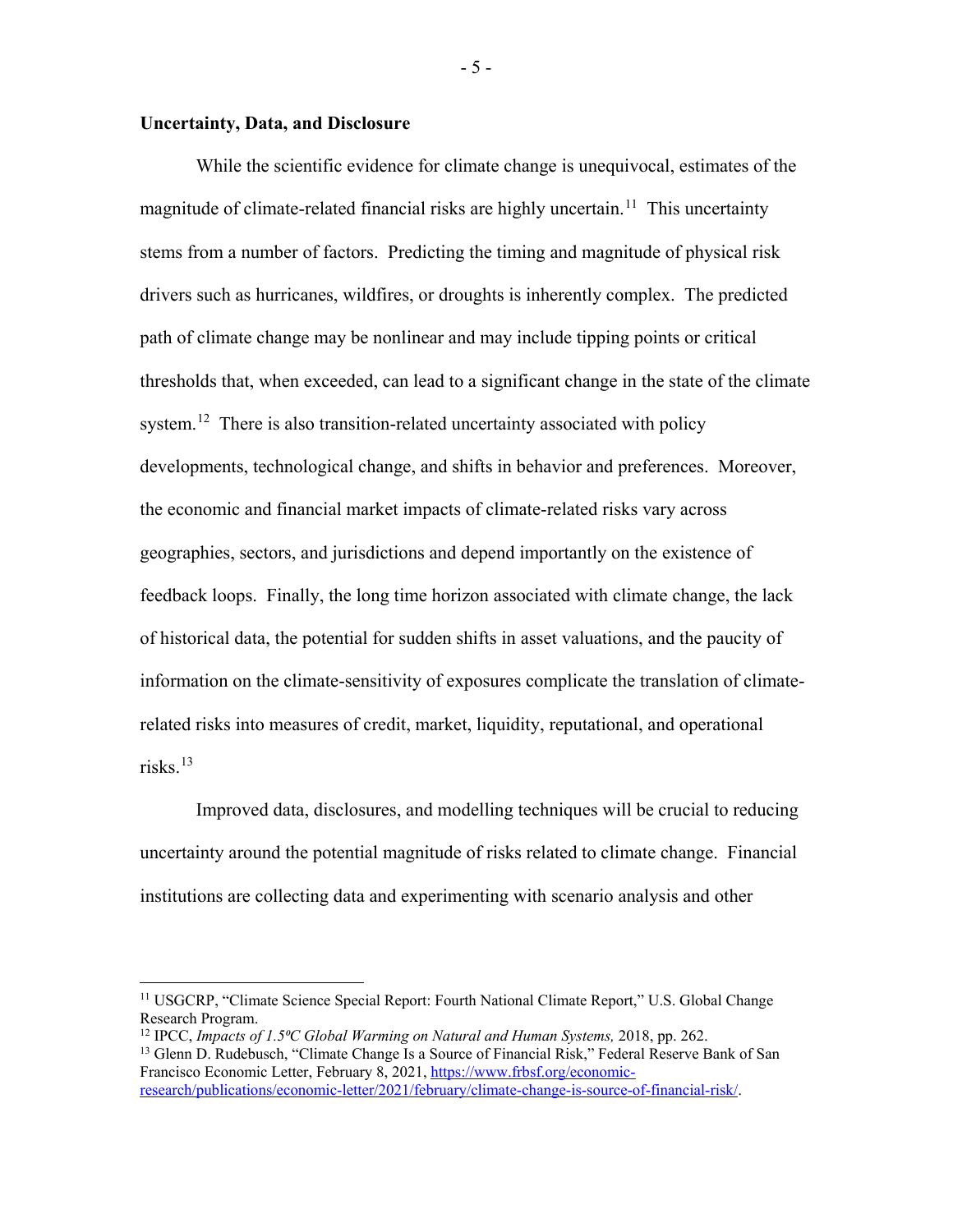techniques to better understand the potential impact of climate-related risks to their balance sheets and business models.<sup>[14](#page-6-0)</sup> Similarly, the Federal Reserve is investing in data and empirical work to analyze the transmission of climate-related risks to the economy and developing methodologies to measure these risks, as are other central banks.<sup>[15](#page-6-1)</sup>

Financial institutions note that "the development of uniform data standards and metrics for disclosures will be critical to adequately identify and compare climate risks across businesses and sectors."[16](#page-6-2) That underscores the importance of efforts such as the industry-led Task Force on Climate-related Financial Disclosures (TCFD) that work toward consistent climate-related financial disclosures to improve transparency, reduce uncertainty, and help market participants appropriately assess and price climate-related risks and opportunities.<sup>[17](#page-6-3)</sup> Current voluntary disclosure practices are an important first step, but they are prone to variable quality, incompleteness, and a lack of actionable data.<sup>18</sup> Ultimately, moving toward standardized, reliable, and mandatory disclosures could provide better access to the data required to appropriately manage risks.

<span id="page-6-3"></span><sup>17</sup> Task Force on Climate-related Financial Disclosures, *Final Report: Recommendations of the Task Force on Climate-related Financial Disclosures*" (New York: TCFD, June 2017), <https://assets.bbhub.io/company/sites/60/2020/10/FINAL-2017-TCFD-Report-11052018.pdf.>

<span id="page-6-0"></span> <sup>14</sup> See, for example, United Nations Environment Programme–Finance Initiative (UNEP-FI), "Extending Our Horizons: Assessing Credit Risk and Opportunity in a Changing Climate" (Geneva: UNEP-FI, April 2018), [https://www.unepfi.org/news/themes/climate-change/extending-our-horizons/;](https://www.unepfi.org/news/themes/climate-change/extending-our-horizons/) UNEP-FI, "Beyond the Horizon: New Tools and Frameworks for Transition Risk Assessments from UNEP FI's TCFD Banking Programme," (Geneva: UNEP-FI, October 2020), [https://www.unepfi.org/publications/banking](https://www.unepfi.org/publications/banking-publications/beyond-the-horizon/)[publications/beyond-the-horizon/.](https://www.unepfi.org/publications/banking-publications/beyond-the-horizon/)

<span id="page-6-1"></span><sup>&</sup>lt;sup>15</sup> See, for example, Network for Greening the Financial System (NGFS), "Guide to Climate Scenario Analysis for Central Banks and Supervisors," June 2020,

<span id="page-6-2"></span>[https://www.ngfs.net/sites/default/files/medias/documents/ngfs\\_guide\\_scenario\\_analysis\\_final.pdf.](https://www.ngfs.net/sites/default/files/medias/documents/ngfs_guide_scenario_analysis_final.pdf) 16 Federal Advisory Council (FAC) Record of Meeting, (February 4, 2021), [https://www.federalreserve.gov/aboutthefed/files/fac-20210204.pdf.](https://www.federalreserve.gov/aboutthefed/files/fac-20210204.pdf)

<span id="page-6-4"></span><sup>18</sup> See, for example, Pedro Faria, Tony Rooke, and Esben Madsen, *Pitfalls of Climate-Related Disclosures*, Climate Disclosure Project, [https://b8f65cb373b1b7b15feb-](https://b8f65cb373b1b7b15feb-c70d8ead6ced550b4d987d7c03fcdd1d.ssl.cf3.rackcdn.com/comfy/cms/files/files/000/000/784/original/Pitfalls-of-Climate-Related-Disclosure.pdf)

[c70d8ead6ced550b4d987d7c03fcdd1d.ssl.cf3.rackcdn.com/comfy/cms/files/files/000/000/784/original/Pitf](https://b8f65cb373b1b7b15feb-c70d8ead6ced550b4d987d7c03fcdd1d.ssl.cf3.rackcdn.com/comfy/cms/files/files/000/000/784/original/Pitfalls-of-Climate-Related-Disclosure.pdf) [alls-of-Climate-Related-Disclosure.pdf.](https://b8f65cb373b1b7b15feb-c70d8ead6ced550b4d987d7c03fcdd1d.ssl.cf3.rackcdn.com/comfy/cms/files/files/000/000/784/original/Pitfalls-of-Climate-Related-Disclosure.pdf)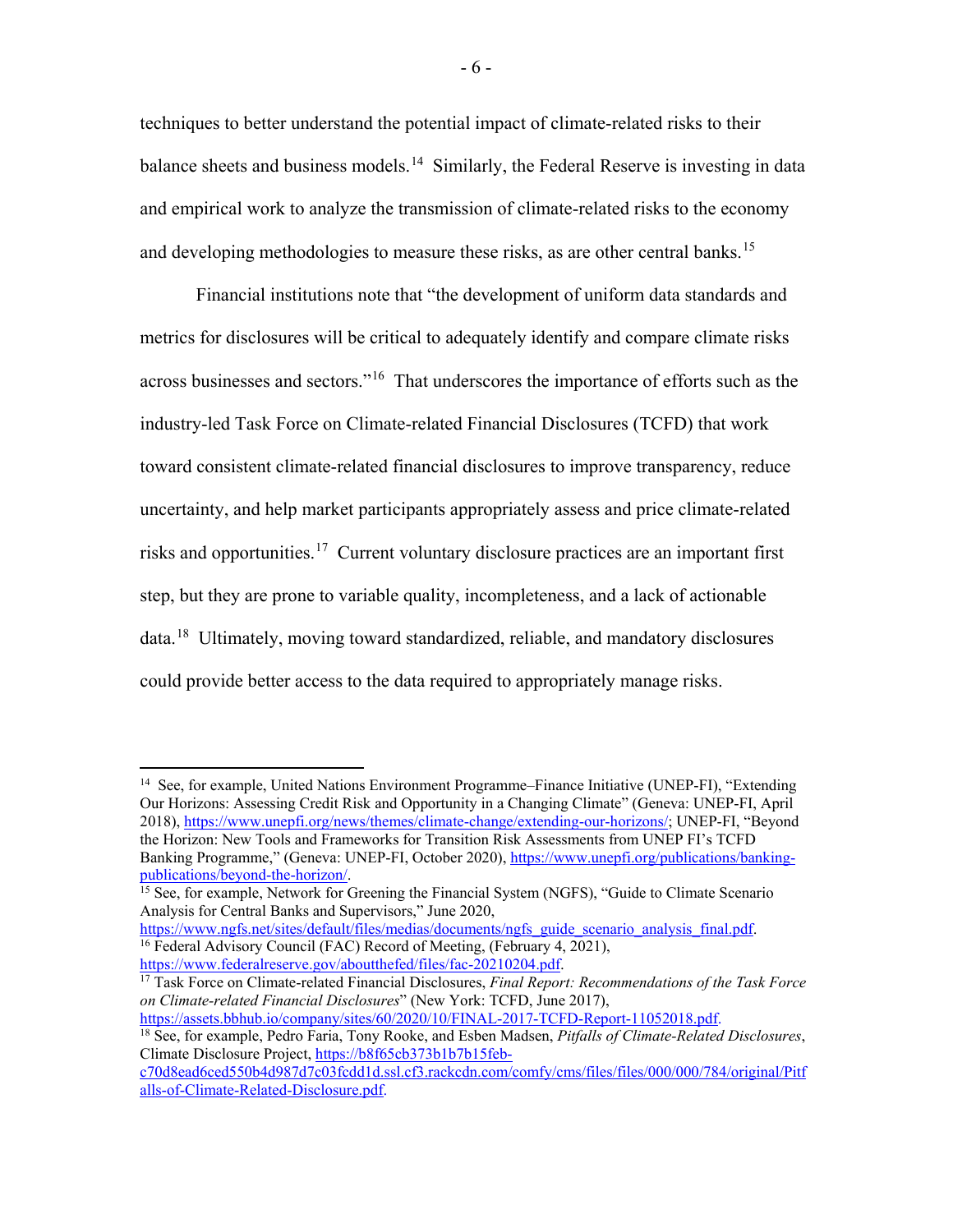Even with improved data and disclosures, uncertainty about the future climate trajectory will remain.<sup>[19](#page-7-0)</sup> This residual uncertainty should not stand in the way of making prudent investments in risk-management practices in the near term to strengthen the financial sector against climate-related risks. Instead, supervisory approaches should encourage institutions to take the necessary risk-management steps to ensure their business models and strategies are robust to the wide range of potential outcomes that may evolve over time—including the possible use of new tools where appropriate.

#### **Tools**

Climate-related risks have unique characteristics that may warrant consideration of new approaches to measuring and managing risk, and new or enhanced supervisory tools. Determining whether the existing supervisory toolkit is adequate or if changes are needed will require careful thought and rigorous analysis of the unique aspects of climate risks, including their long-time horizon, variability across geographies and sectors, and data challenges. As always, supervisory approaches will be informed by analytical assessments and transparent discussions.

Supervised institutions are beginning to adapt their governance, riskidentification, and risk-management processes, and business models to reflect climaterelated risks. It is clear that physical and transition risks could have significantly different impacts on institutions of varying sizes, complexities, and business models, and with exposures to different geographies. Banks have told us that, "prospective guidance and regulation should be (1) designed to assist institutions of all types and sizes to

- 7 -

<span id="page-7-0"></span> <sup>19</sup> Patrick Bolton, Morgan Després, Luiz Awazu Pereira da Silva, Frédéric Samama, and Romain Svartzman, *The Green Swan: Central Banking and Financial Stability in the Age of Climate Change* (Basel: Bank for International Settlements, January 20, 2020), [https://www.bis.org/publ/othp31.htm.](https://www.bis.org/publ/othp31.htm)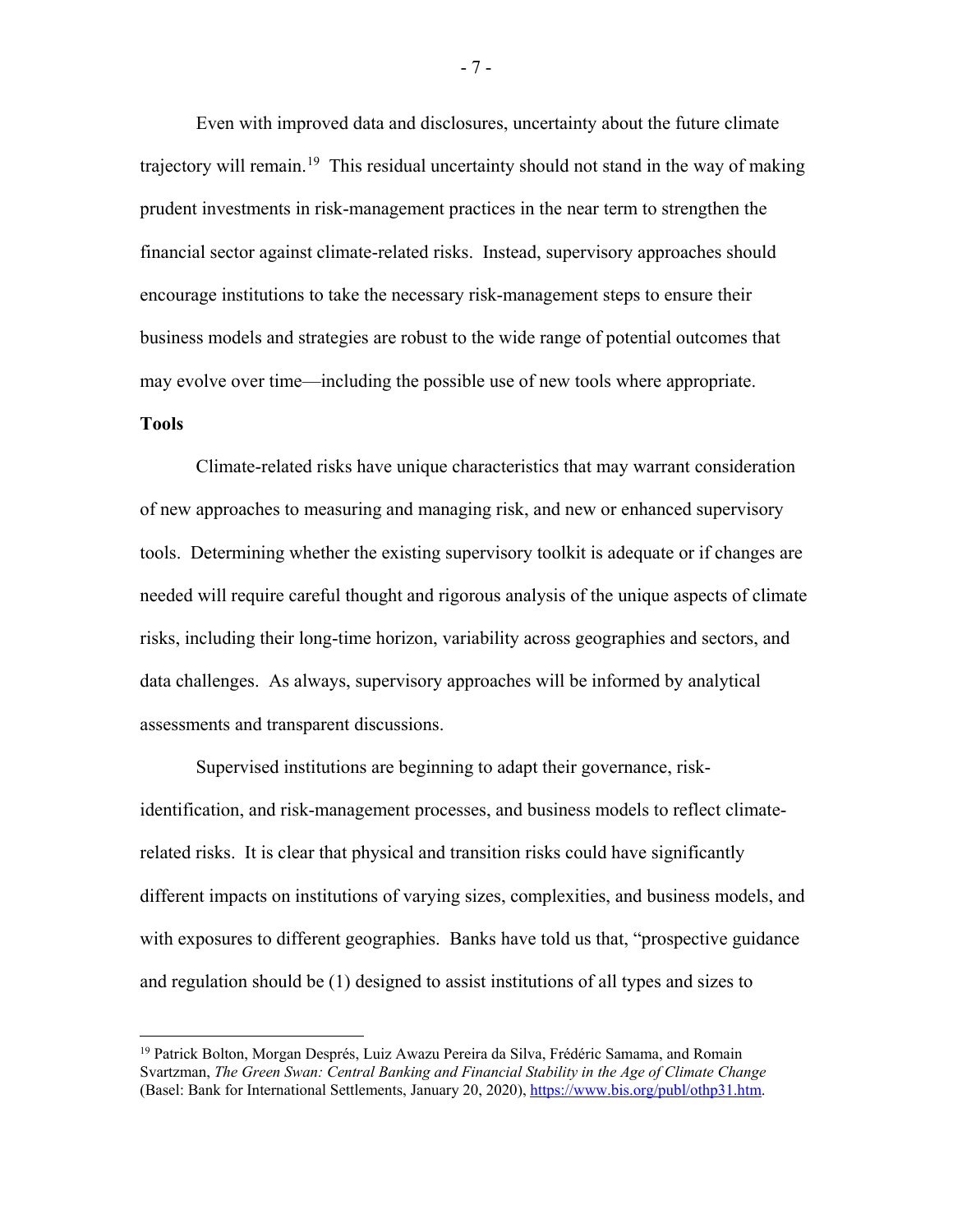measure, monitor, and disclose the associated financial risks [from climate change]; and (2) tailored to the complexity of specific types of institutions."<sup>[20](#page-8-0)</sup>

In light of the high uncertainty inherent in estimating climate risks, scenario analysis may be a helpful tool to assess the microprudential and macroprudential implications of climate-related risks under a wide range of assumptions. Climate scenario analysis identifies climate-related physical and transition risk factors facing financial firms, formulates appropriate stresses of those risk factors under different scenarios, and measures their effects on individual firms and the financial system as a whole.

To be clear, scenario analysis is distinct from our traditional regulatory stress tests at banks. Scenario analysis is an exploratory exercise that allows banks and supervisors to assess business model resilience to a range of long-run scenarios. It seeks to understand the effects of climate-related risks on a range of financial markets and institutions, as well as the potentially complex dynamics among them. By contrast, traditional stress tests are a regulatory exercise to assess the capital adequacy of banks to specific macroeconomic scenarios and financial market shocks over the short-run. We are closely following the climate scenarios being developed by other central banks and supervisory authorities and engaging with those institutions so we can learn from their experiences. It will be important to think carefully about the potential for scenario analysis to support microprudential and macroprudential objectives and to consider how stress testing and scenario analysis may complement one another.

<span id="page-8-0"></span><sup>&</sup>lt;sup>20</sup> Federal Advisory Council (FAC) Record of Meeting, (February 4, 2021), [https://www.federalreserve.gov/aboutthefed/files/fac-20210204.pdf.](https://www.federalreserve.gov/aboutthefed/files/fac-20210204.pdf)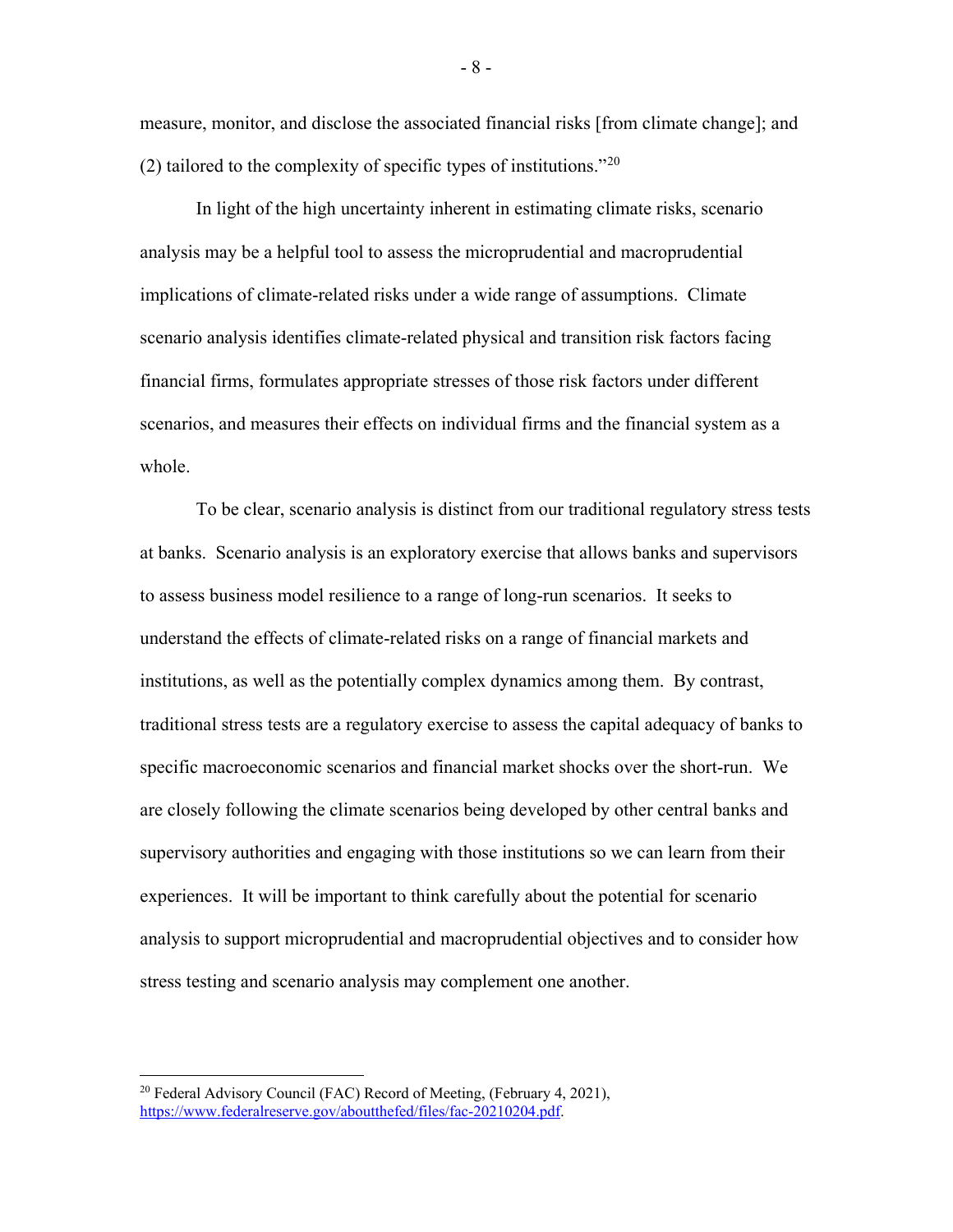# **Efficiency and Robustness**

There is unlikely to be a single "right" approach to a challenge as complex as the financial impact of climate change. Microprudential supervisors and regulators generally aim to promote the goals of a safe and sound banking system in the way that is as efficient and effective as possible.<sup>[21](#page-9-0)</sup> Developing an effective framework is likely to be a complex undertaking in considering the linkages between climate change, the economy and financial markets, and ultimately the risks faced by individual banks.

For instance, consider model development and scenario analysis. At first glance, it might appear most efficient and least burdensome to apply a prescriptive approach that specifies the appropriate data and a scenario and leverages a particular credit model to produce a standardized output across firms. Although there are benefits to standardization in some areas such as data and taxonomies, it is not clear a highly prescriptive approach would be the most effective way to ensure financial institutions are well-prepared for the range of possible impacts of climate change, even if the execution burden is low. Ultimately, the outcomes are likely to be more robust if we innovate and experiment, and leverage a range of complementary approaches being developed in both the private and the public sectors.<sup>[22](#page-9-1)</sup> In considering the trade-off here, we should strive

- 9 -

<span id="page-9-0"></span><sup>&</sup>lt;sup>21</sup> Kevin J. Stiroh, "Policy Efficiency in Supervision," remarks at Bank Regulation, Lending, and Growth Conference, Bank Policy Institute and Columbia University's School of International and Public Affairs, March 1, 2019[, https://www.newyorkfed.org/newsevents/speeches/2019/sti190301.](https://www.newyorkfed.org/newsevents/speeches/2019/sti190301)

<span id="page-9-1"></span> $^{22}$  In our supervision of banks' capital stress testing (Comprehensive Capital Analysis and Review, or, CCAR), we learned it was important to avoid "model monoculture" that would expose all firms to the same model risk and uncertainty and could be vulnerable to a single, common failure. Instead, CCAR leverages internal bank models that capture banks' idiosyncratic risks and allows for diversity and innovation of models and risk management tools across the banking sector. See Ben Bernanke, "Stress Testing Banks— What Have We Learned?" speech at "Maintaining Financial Stability: Holding a Tiger by the Tail" financial markets conference sponsored by the Federal Reserve Bank of Atlanta, Stone Mountain, Georgia, April 8, 2013[, https://www.federalreserve.gov/newsevents/speech/bernanke20130408a.htm.](https://www.federalreserve.gov/newsevents/speech/bernanke20130408a.htm)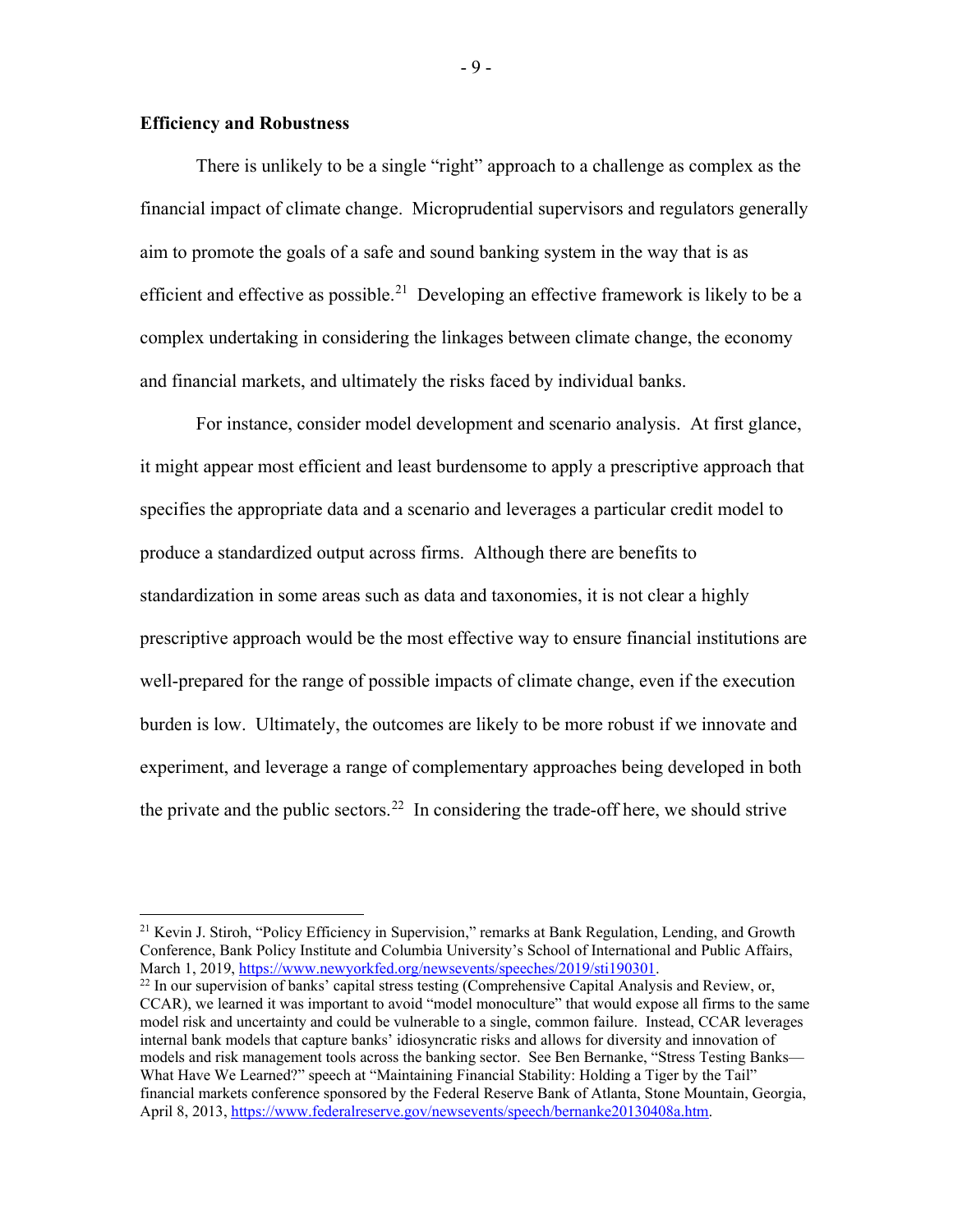for an appropriate balance that allows for innovation and learning across the public and private sectors, iterating in the most effective way possible.

### **The Path Ahead**

While recognizing the challenges, the Federal Reserve is making strides in better understanding climate-related risks and determining how best to incorporate them into our supervisory framework. The Federal Reserve announced last month the creation of a Supervision Climate Committee (SCC).<sup>23</sup> It will strengthen the Federal Reserve's capacity to identify and assess financial risks from climate change. The SCC will work to develop an appropriate program to ensure the resilience of supervised firms to climaterelated financial risks. It will leverage expertise from across the Federal Reserve System to develop a robust, tailored program that reflects risk differences across types of firms and geographies.

The SCC is focusing on engagement with the private and official sectors to understand the potential impact of climate-related risks. It is engaging with a diverse group of supervised institutions and industry groups to learn how banks of different sizes, with different business models and different geographic exposures are considering both climate risks and opportunities and what they are doing to prepare for the transition to a low-carbon economy. We are learning a great deal from these discussions, and we look forward to continued engagement with the industry on this topic.

The microprudential work of the SCC is one part of our efforts to take into account climate-related risks in carrying out the responsibilities Congress has assigned to

<span id="page-10-0"></span><sup>&</sup>lt;sup>23</sup> Federal Reserve Bank of New York, "Kevin Stiroh to Step Down as Head of New York Fed Supervision to Assume New System Leadership Role at Board of Governors on Climate," news release, January 25, 2021, [https://www.newyorkfed.org/newsevents/news/aboutthefed/2021/20210125.](https://www.newyorkfed.org/newsevents/news/aboutthefed/2021/20210125)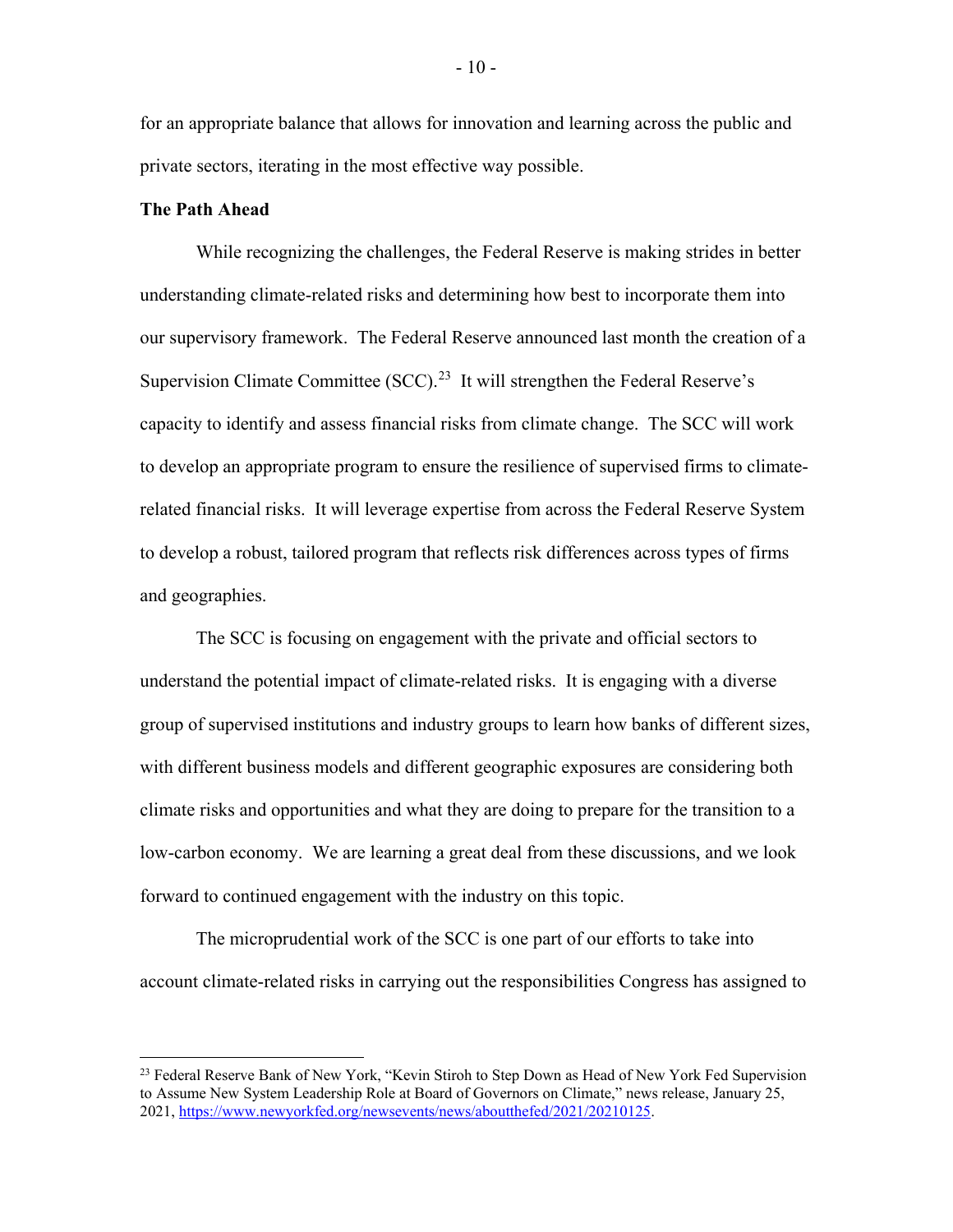us. The SCC will work with staff in our financial stability, community development, international coordination, and research and data areas to build a coordinated approach to integrating climate-related risks where they affect our responsibilities.

The Federal Reserve is engaging with colleagues from other regulatory agencies, central banks, and standard-setting bodies. At home, this includes exploring with members of the U.S. Global Change Research Program the ways additional scientific data, models, and other information would be used to expand our analysis of weatherrelated disasters and climate-related risks.

Climate change is a global challenge, and we recognize the benefit of collaboration across the official sector, while also taking into account important differences across jurisdictions. The Federal Reserve is co-chairing the Basel Committee on Banking Supervision's Task Force on Climate-Related Financial Risks (TFCR).<sup>24</sup> Having completed a stock-take of members' existing regulatory and supervisory initiatives on climate-related financial risks, the TFCR is now focused on finalizing by midyear a report exploring the transmission channels of climate risks to the banking system and a report that describes the methodologies used by banks and supervisors to measure these risks. Next, the TFCR will turn its attention to developing supervisory practices to mitigate climate-related financial risks where there are potential gaps in the Basel framework. Already, many banks are incorporating supervisory expectations with regard to management of climate-related risks in foreign jurisdictions, for instance from

<span id="page-11-0"></span><sup>&</sup>lt;sup>24</sup> Kevin J. Stiroh, "The Basel Committee's Initiatives on Climate-Related Financial Risks," remarks at the 2020 IIF Annual Membership Meeting," October 14, 2020[, https://www.bis.org/speeches/sp201014.htm.](https://www.bis.org/speeches/sp201014.htm)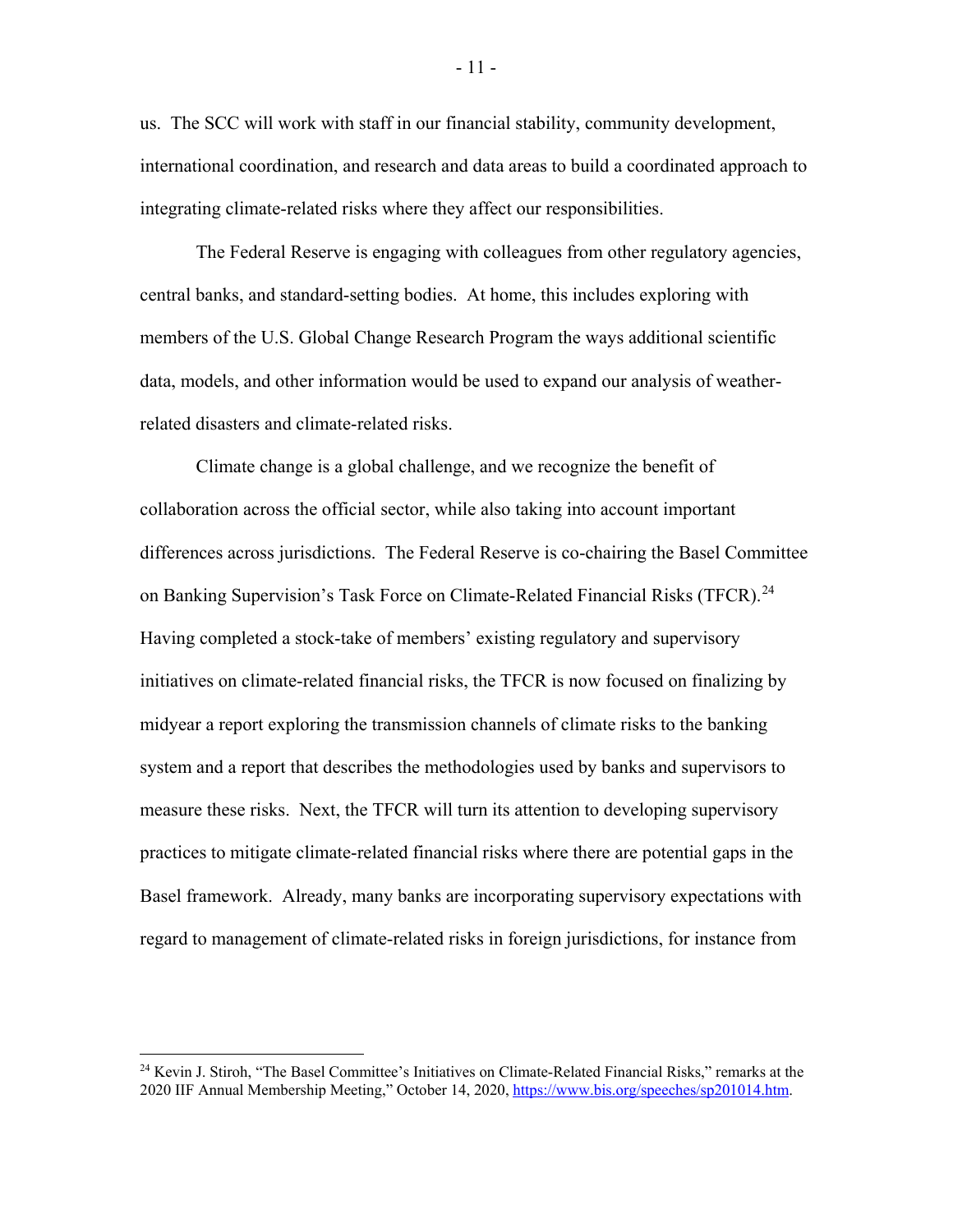the European Central Bank and the UK Prudential Regulatory Authority.<sup>[25](#page-12-0)</sup> The TCFR's work will be helpful in strengthening supervisory collaboration across jurisdictions, which is important to banks that are internationally active.

We also participate in the Financial Stability Board's (FSB) work on climate change. Building on previous reports on climate-related risk-transmission channels in the financial system, with a particular focus on amplification mechanisms and cross-border effects, the FSB is now assessing the availability of data through which climate-related risks to financial stability could be monitored, as well as any data gaps.<sup>[26](#page-12-1)</sup> In addition, the FSB is exploring ways to promote globally comparable, high-quality and auditable standards of disclosure based on the recommendations in the TCFD.

The Federal Reserve recently became a full member of the Network for Greening the Financial System (NGFS), a network of more than 80 central banks and supervisory authorities from around the world that focuses on sharing research and identifying best practices to ensure the financial system is resilient to climate-related risks. Through the NGFS, we are engaged in work on the microprudential and macrofinancial impacts of climate change, trends in green finance, data gaps, and research.

In wrestling with the many complexities and challenges related to climate change, there are likely to be significant opportunities for collaboration with the private and

<span id="page-12-0"></span> 25 European Central Bank, *Guide on Climate-Related and Environmental Risks: Supervisory Expectations Relating to Risk Management and Disclosure*, (Frankfurt: ECB, November 2020), [https://www.bankingsupervision.europa.eu/ecb/pub/pdf/ssm.202011finalguideonclimate](https://www.bankingsupervision.europa.eu/ecb/pub/pdf/ssm.202011finalguideonclimate-relatedandenvironmentalrisks%7E58213f6564.en.pdf)[relatedandenvironmentalrisks~58213f6564.en.pdf;](https://www.bankingsupervision.europa.eu/ecb/pub/pdf/ssm.202011finalguideonclimate-relatedandenvironmentalrisks%7E58213f6564.en.pdf) and Bank of England Prudential Regulatory Authority, "Managing Climate-Related Financial Risk—Thematic Feedback from the PRA's Review of Firms' Supervisory Statement 3/19 (SS3/19) Plans and Clarification of Expectations," letter, July 1, 2020, [https://www.bankofengland.co.uk/-/media/boe/files/prudential-regulation/letter/2020/managing-the](https://www.bankofengland.co.uk/-/media/boe/files/prudential-regulation/letter/2020/managing-the-financial-risks-from-climate-change.pdf?la=en&hash=A6B4DD1BE45B2762900F54B2F5BF2F99FA448424)[financial-risks-from-climate-](https://www.bankofengland.co.uk/-/media/boe/files/prudential-regulation/letter/2020/managing-the-financial-risks-from-climate-change.pdf?la=en&hash=A6B4DD1BE45B2762900F54B2F5BF2F99FA448424)

[change.pdf?la=en&hash=A6B4DD1BE45B2762900F54B2F5BF2F99FA448424.](https://www.bankofengland.co.uk/-/media/boe/files/prudential-regulation/letter/2020/managing-the-financial-risks-from-climate-change.pdf?la=en&hash=A6B4DD1BE45B2762900F54B2F5BF2F99FA448424)

<span id="page-12-1"></span><sup>26</sup> Financial Stability Board, *The Implications of Climate Change for Financial Stability*, November 23, [https://www.fsb.org/wp-content/uploads/P231120.pdf.](https://www.fsb.org/wp-content/uploads/P231120.pdf)